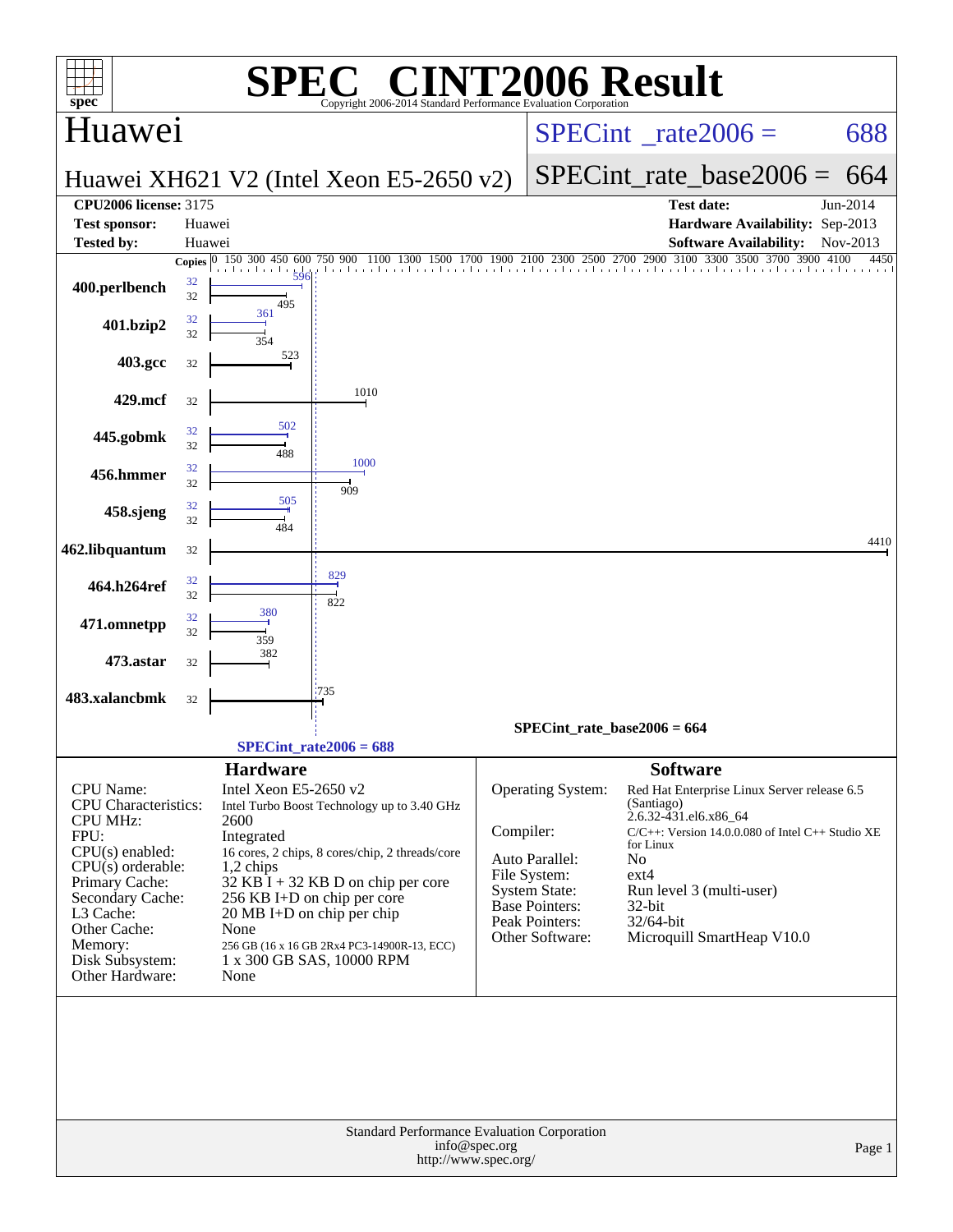

### Huawei

#### SPECint rate $2006 = 688$

Huawei XH621 V2 (Intel Xeon E5-2650 v2)

[SPECint\\_rate\\_base2006 =](http://www.spec.org/auto/cpu2006/Docs/result-fields.html#SPECintratebase2006)  $664$ 

**[CPU2006 license:](http://www.spec.org/auto/cpu2006/Docs/result-fields.html#CPU2006license)** 3175 **[Test date:](http://www.spec.org/auto/cpu2006/Docs/result-fields.html#Testdate)** Jun-2014

**[Test sponsor:](http://www.spec.org/auto/cpu2006/Docs/result-fields.html#Testsponsor)** Huawei **[Hardware Availability:](http://www.spec.org/auto/cpu2006/Docs/result-fields.html#HardwareAvailability)** Sep-2013 **[Tested by:](http://www.spec.org/auto/cpu2006/Docs/result-fields.html#Testedby)** Huawei **[Software Availability:](http://www.spec.org/auto/cpu2006/Docs/result-fields.html#SoftwareAvailability)** Nov-2013

#### **[Results Table](http://www.spec.org/auto/cpu2006/Docs/result-fields.html#ResultsTable)**

|                                                                                                          | <b>Base</b>   |                |              |                |       |                |       | <b>Peak</b>   |                |              |                |              |                |              |
|----------------------------------------------------------------------------------------------------------|---------------|----------------|--------------|----------------|-------|----------------|-------|---------------|----------------|--------------|----------------|--------------|----------------|--------------|
| <b>Benchmark</b>                                                                                         | <b>Copies</b> | <b>Seconds</b> | <b>Ratio</b> | <b>Seconds</b> | Ratio | <b>Seconds</b> | Ratio | <b>Copies</b> | <b>Seconds</b> | <b>Ratio</b> | <b>Seconds</b> | <b>Ratio</b> | <b>Seconds</b> | <b>Ratio</b> |
| 400.perlbench                                                                                            | 32            | 634            | 493          | 631            | 496   | 631            | 495   | 32            | 524            | 597          | 524            | 596          | 525            | 595          |
| 401.bzip2                                                                                                | 32            | 873            | 354          | 876            | 353   | 873            | 354   | 32            | 857            | 360          | 855            | 361          | 855            | 361          |
| $403.\mathrm{gcc}$                                                                                       | 32            | 496            | 519          | 491            | 525   | 492            | 523   | 32            | 496            | 519          | 491            | 525          | 492            | 523          |
| $429$ .mcf                                                                                               | 32            | 287            | 1020         | 288            | 1010  | 288            | 1010  | 32            | 287            | 1020         | 288            | 1010         | 288            | 1010         |
| $445$ .gobm $k$                                                                                          | 32            | 691            | 486          | 686            | 489   | 687            | 488   | 32            | 663            | 507          | 668            | 502          | 672            | 500          |
| 456.hmmer                                                                                                | 32            | 329            | 909          | 328            | 909   | 327            | 912l  | 32            | 298            | 1000         | 298            | <b>1000</b>  | 297            | 1000         |
| $458$ .sjeng                                                                                             | 32            | 800            | 484          | 799            | 484   | 801            | 484I  | 32            | 749            | 517          | 768            | 504          | 767            | 505          |
| 462.libquantum                                                                                           | 32            | 150            | 4410         | 150            | 4410  | 150            | 4410  | 32            | 150            | 4410         | 150            | 4410         | 150            | 4410         |
| 464.h264ref                                                                                              | 32            | 860            | 823          | 862            | 822   | 863            | 821   | 32            | 855            | 828          | 855            | 829          | 852            | 831          |
| 471.omnetpp                                                                                              | 32            | 552            | 362          | 558            | 359   | 558            | 358   | 32            | 527            | 380          | 533            | 375          | 526            | 380          |
| $473$ . astar                                                                                            | 32            | 588            | 382          | 587            | 383   | 591            | 380   | 32            | 588            | 382          | 587            | 383          | 591            | 380          |
| 483.xalancbmk                                                                                            | 32            | 301            | 732          | 300            | 735   | 300            | 735I  | 32            | 301            | 732          | 300            | 735          | 300            | <u>735</u>   |
| Results appear in the order in which they were run. Bold underlined text indicates a median measurement. |               |                |              |                |       |                |       |               |                |              |                |              |                |              |

#### **[Submit Notes](http://www.spec.org/auto/cpu2006/Docs/result-fields.html#SubmitNotes)**

 The numactl mechanism was used to bind copies to processors. The config file option 'submit' was used to generate numactl commands to bind each copy to a specific processor. For details, please see the config file.

#### **[Operating System Notes](http://www.spec.org/auto/cpu2006/Docs/result-fields.html#OperatingSystemNotes)**

Stack size set to unlimited using "ulimit -s unlimited"

#### **[Platform Notes](http://www.spec.org/auto/cpu2006/Docs/result-fields.html#PlatformNotes)**

Standard Performance Evaluation Corporation Sysinfo program /spec/config/sysinfo.rev6818 \$Rev: 6818 \$ \$Date:: 2012-07-17 #\$ e86d102572650a6e4d596a3cee98f191 running on localhost Sat Jun 28 17:42:10 2014 This section contains SUT (System Under Test) info as seen by some common utilities. To remove or add to this section, see: <http://www.spec.org/cpu2006/Docs/config.html#sysinfo> From /proc/cpuinfo model name : Intel(R) Xeon(R) CPU E5-2650 v2 @ 2.60GHz 2 "physical id"s (chips) 32 "processors" cores, siblings (Caution: counting these is hw and system dependent. The following excerpts from /proc/cpuinfo might not be reliable. Use with caution.) cpu cores : 8 siblings : 16 Continued on next page

[info@spec.org](mailto:info@spec.org) <http://www.spec.org/>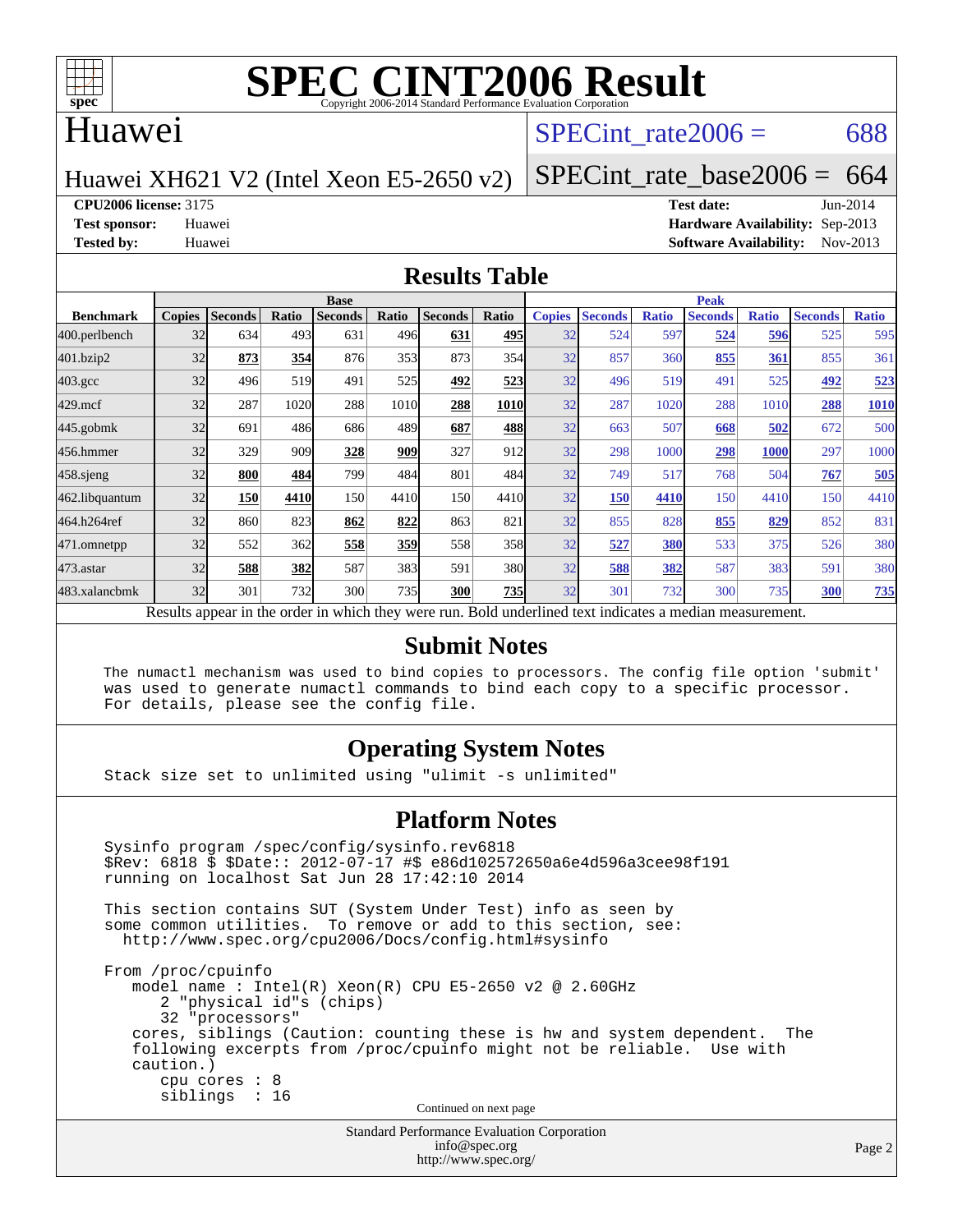

#### **[SPEC CINT2006 Result](http://www.spec.org/auto/cpu2006/Docs/result-fields.html#SPECCINT2006Result)** Copyright 2006-2014 Standard Performance Evaluation C

### Huawei

SPECint rate $2006 = 688$ 

Huawei XH621 V2 (Intel Xeon E5-2650 v2)

[SPECint\\_rate\\_base2006 =](http://www.spec.org/auto/cpu2006/Docs/result-fields.html#SPECintratebase2006)  $664$ 

**[CPU2006 license:](http://www.spec.org/auto/cpu2006/Docs/result-fields.html#CPU2006license)** 3175 **[Test date:](http://www.spec.org/auto/cpu2006/Docs/result-fields.html#Testdate)** Jun-2014 **[Test sponsor:](http://www.spec.org/auto/cpu2006/Docs/result-fields.html#Testsponsor)** Huawei **[Hardware Availability:](http://www.spec.org/auto/cpu2006/Docs/result-fields.html#HardwareAvailability)** Sep-2013 **[Tested by:](http://www.spec.org/auto/cpu2006/Docs/result-fields.html#Testedby)** Huawei **[Software Availability:](http://www.spec.org/auto/cpu2006/Docs/result-fields.html#SoftwareAvailability)** Nov-2013

#### **[Platform Notes \(Continued\)](http://www.spec.org/auto/cpu2006/Docs/result-fields.html#PlatformNotes)**

 physical 0: cores 0 1 2 3 4 5 6 7 physical 1: cores 0 1 2 3 4 5 6 7 cache size : 20480 KB From /proc/meminfo<br>MemTotal: 264478184 kB HugePages\_Total: 0<br>Hugepagesize: 2048 kB Hugepagesize: /usr/bin/lsb\_release -d Red Hat Enterprise Linux Server release 6.5 (Santiago) From /etc/\*release\* /etc/\*version\* redhat-release: Red Hat Enterprise Linux Server release 6.5 (Santiago) system-release: Red Hat Enterprise Linux Server release 6.5 (Santiago) system-release-cpe: cpe:/o:redhat:enterprise\_linux:6server:ga:server uname -a: Linux localhost 2.6.32-431.el6.x86\_64 #1 SMP Sun Nov 10 22:19:54 EST 2013 x86\_64 x86\_64 x86\_64 GNU/Linux run-level 3 Jun 28 17:34 SPEC is set to: /spec Filesystem Type Size Used Avail Use% Mounted on<br>
/dev/sda2 ext4 272G 32G 227G 13% / 32G 227G 13% / Additional information from dmidecode: BIOS Insyde Corp. RMIBV629 05/12/2014 Memory: 2x Hynix HMT42GR7AFR4C-RD 16 GB 1866 MHz 2 rank 8x NO DIMM NO DIMM 8x Samsung M393B2G70DB0-CMA 16 GB 1866 MHz 2 rank 6x Samsung M393B2G70QH0-CMA 16 GB 1866 MHz 2 rank

(End of data from sysinfo program)

#### **[General Notes](http://www.spec.org/auto/cpu2006/Docs/result-fields.html#GeneralNotes)**

Environment variables set by runspec before the start of the run: LD LIBRARY PATH = "/spec/libs/32:/spec/libs/64:/spec/sh"

 Binaries compiled on a system with 1x Core i7-860 CPU + 8GB memory using RedHat EL 6.4 Transparent Huge Pages enabled with: echo always > /sys/kernel/mm/redhat\_transparent\_hugepage/enabled Filesystem page cache cleared with: echo 1> /proc/sys/vm/drop\_caches runspec command invoked through numactl i.e.: numactl --interleave=all runspec <etc>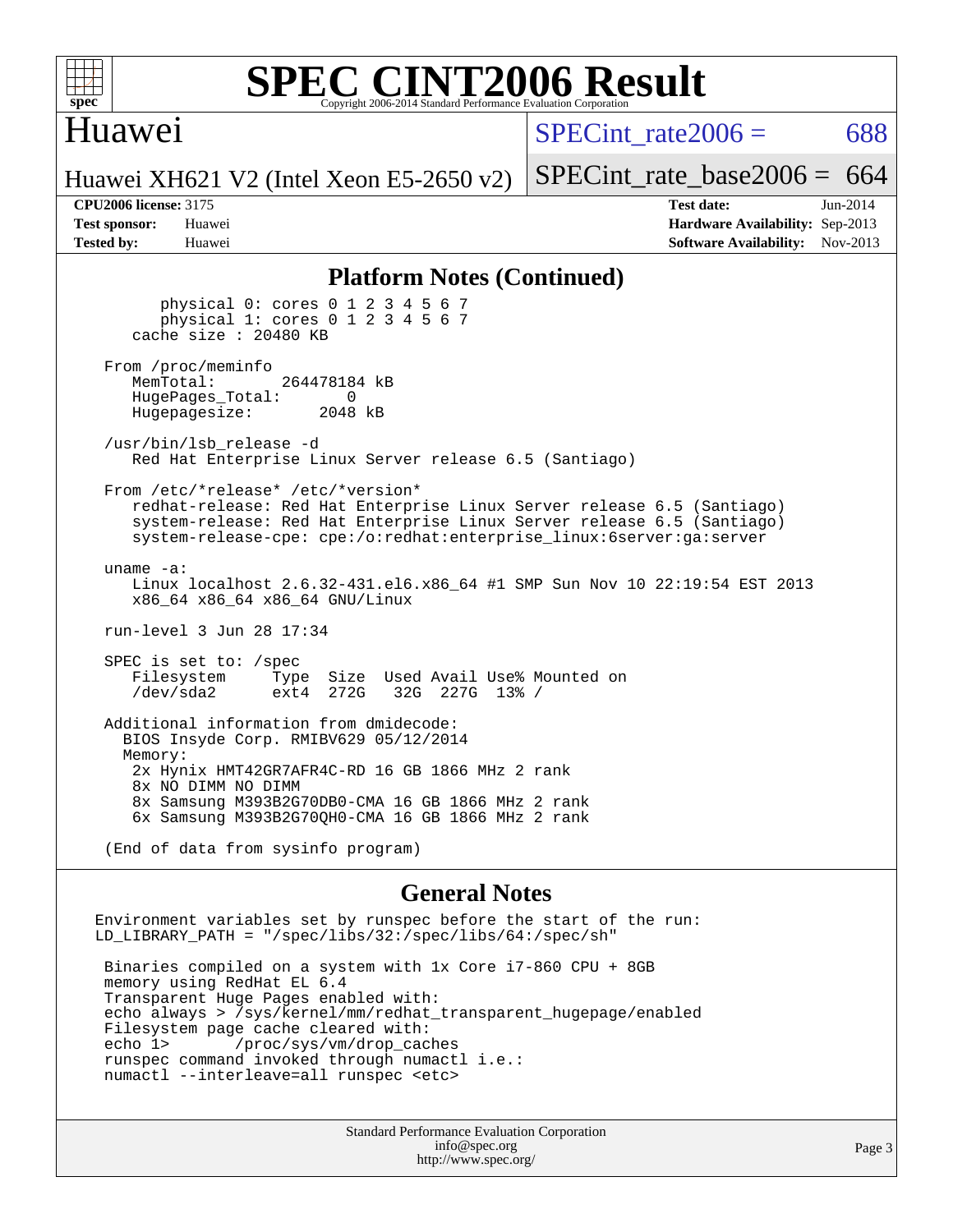

### Huawei

SPECint rate $2006 = 688$ 

Huawei XH621 V2 (Intel Xeon E5-2650 v2)

**[Test sponsor:](http://www.spec.org/auto/cpu2006/Docs/result-fields.html#Testsponsor)** Huawei **[Hardware Availability:](http://www.spec.org/auto/cpu2006/Docs/result-fields.html#HardwareAvailability)** Sep-2013 **[Tested by:](http://www.spec.org/auto/cpu2006/Docs/result-fields.html#Testedby)** Huawei **[Software Availability:](http://www.spec.org/auto/cpu2006/Docs/result-fields.html#SoftwareAvailability)** Nov-2013

[SPECint\\_rate\\_base2006 =](http://www.spec.org/auto/cpu2006/Docs/result-fields.html#SPECintratebase2006)  $664$ **[CPU2006 license:](http://www.spec.org/auto/cpu2006/Docs/result-fields.html#CPU2006license)** 3175 **[Test date:](http://www.spec.org/auto/cpu2006/Docs/result-fields.html#Testdate)** Jun-2014

**[Base Compiler Invocation](http://www.spec.org/auto/cpu2006/Docs/result-fields.html#BaseCompilerInvocation)**

[C benchmarks](http://www.spec.org/auto/cpu2006/Docs/result-fields.html#Cbenchmarks):  $\text{icc}$   $-\text{m32}$ 

[C++ benchmarks:](http://www.spec.org/auto/cpu2006/Docs/result-fields.html#CXXbenchmarks) [icpc -m32](http://www.spec.org/cpu2006/results/res2014q3/cpu2006-20140628-30069.flags.html#user_CXXbase_intel_icpc_4e5a5ef1a53fd332b3c49e69c3330699)

**[Base Portability Flags](http://www.spec.org/auto/cpu2006/Docs/result-fields.html#BasePortabilityFlags)**

 400.perlbench: [-DSPEC\\_CPU\\_LINUX\\_IA32](http://www.spec.org/cpu2006/results/res2014q3/cpu2006-20140628-30069.flags.html#b400.perlbench_baseCPORTABILITY_DSPEC_CPU_LINUX_IA32) 462.libquantum: [-DSPEC\\_CPU\\_LINUX](http://www.spec.org/cpu2006/results/res2014q3/cpu2006-20140628-30069.flags.html#b462.libquantum_baseCPORTABILITY_DSPEC_CPU_LINUX) 483.xalancbmk: [-DSPEC\\_CPU\\_LINUX](http://www.spec.org/cpu2006/results/res2014q3/cpu2006-20140628-30069.flags.html#b483.xalancbmk_baseCXXPORTABILITY_DSPEC_CPU_LINUX)

## **[Base Optimization Flags](http://www.spec.org/auto/cpu2006/Docs/result-fields.html#BaseOptimizationFlags)**

[C benchmarks](http://www.spec.org/auto/cpu2006/Docs/result-fields.html#Cbenchmarks):

[-xSSE4.2](http://www.spec.org/cpu2006/results/res2014q3/cpu2006-20140628-30069.flags.html#user_CCbase_f-xSSE42_f91528193cf0b216347adb8b939d4107) [-ipo](http://www.spec.org/cpu2006/results/res2014q3/cpu2006-20140628-30069.flags.html#user_CCbase_f-ipo) [-O3](http://www.spec.org/cpu2006/results/res2014q3/cpu2006-20140628-30069.flags.html#user_CCbase_f-O3) [-no-prec-div](http://www.spec.org/cpu2006/results/res2014q3/cpu2006-20140628-30069.flags.html#user_CCbase_f-no-prec-div) [-opt-prefetch](http://www.spec.org/cpu2006/results/res2014q3/cpu2006-20140628-30069.flags.html#user_CCbase_f-opt-prefetch) [-opt-mem-layout-trans=3](http://www.spec.org/cpu2006/results/res2014q3/cpu2006-20140628-30069.flags.html#user_CCbase_f-opt-mem-layout-trans_a7b82ad4bd7abf52556d4961a2ae94d5)

[C++ benchmarks:](http://www.spec.org/auto/cpu2006/Docs/result-fields.html#CXXbenchmarks)

[-xSSE4.2](http://www.spec.org/cpu2006/results/res2014q3/cpu2006-20140628-30069.flags.html#user_CXXbase_f-xSSE42_f91528193cf0b216347adb8b939d4107) [-ipo](http://www.spec.org/cpu2006/results/res2014q3/cpu2006-20140628-30069.flags.html#user_CXXbase_f-ipo) [-O3](http://www.spec.org/cpu2006/results/res2014q3/cpu2006-20140628-30069.flags.html#user_CXXbase_f-O3) [-no-prec-div](http://www.spec.org/cpu2006/results/res2014q3/cpu2006-20140628-30069.flags.html#user_CXXbase_f-no-prec-div) [-opt-prefetch](http://www.spec.org/cpu2006/results/res2014q3/cpu2006-20140628-30069.flags.html#user_CXXbase_f-opt-prefetch) [-opt-mem-layout-trans=3](http://www.spec.org/cpu2006/results/res2014q3/cpu2006-20140628-30069.flags.html#user_CXXbase_f-opt-mem-layout-trans_a7b82ad4bd7abf52556d4961a2ae94d5) [-Wl,-z,muldefs](http://www.spec.org/cpu2006/results/res2014q3/cpu2006-20140628-30069.flags.html#user_CXXbase_link_force_multiple1_74079c344b956b9658436fd1b6dd3a8a) [-L/sh -lsmartheap](http://www.spec.org/cpu2006/results/res2014q3/cpu2006-20140628-30069.flags.html#user_CXXbase_SmartHeap_32f6c82aa1ed9c52345d30cf6e4a0499)

#### **[Base Other Flags](http://www.spec.org/auto/cpu2006/Docs/result-fields.html#BaseOtherFlags)**

[C benchmarks](http://www.spec.org/auto/cpu2006/Docs/result-fields.html#Cbenchmarks):

403.gcc: [-Dalloca=\\_alloca](http://www.spec.org/cpu2006/results/res2014q3/cpu2006-20140628-30069.flags.html#b403.gcc_baseEXTRA_CFLAGS_Dalloca_be3056838c12de2578596ca5467af7f3)

## **[Peak Compiler Invocation](http://www.spec.org/auto/cpu2006/Docs/result-fields.html#PeakCompilerInvocation)**

[C benchmarks \(except as noted below\)](http://www.spec.org/auto/cpu2006/Docs/result-fields.html#Cbenchmarksexceptasnotedbelow): [icc -m32](http://www.spec.org/cpu2006/results/res2014q3/cpu2006-20140628-30069.flags.html#user_CCpeak_intel_icc_5ff4a39e364c98233615fdd38438c6f2) 400.perlbench: [icc -m64](http://www.spec.org/cpu2006/results/res2014q3/cpu2006-20140628-30069.flags.html#user_peakCCLD400_perlbench_intel_icc_64bit_bda6cc9af1fdbb0edc3795bac97ada53) 401.bzip2: [icc -m64](http://www.spec.org/cpu2006/results/res2014q3/cpu2006-20140628-30069.flags.html#user_peakCCLD401_bzip2_intel_icc_64bit_bda6cc9af1fdbb0edc3795bac97ada53)

456.hmmer: [icc -m64](http://www.spec.org/cpu2006/results/res2014q3/cpu2006-20140628-30069.flags.html#user_peakCCLD456_hmmer_intel_icc_64bit_bda6cc9af1fdbb0edc3795bac97ada53)

458.sjeng: [icc -m64](http://www.spec.org/cpu2006/results/res2014q3/cpu2006-20140628-30069.flags.html#user_peakCCLD458_sjeng_intel_icc_64bit_bda6cc9af1fdbb0edc3795bac97ada53)

```
C++ benchmarks: 
    icpc -m32
```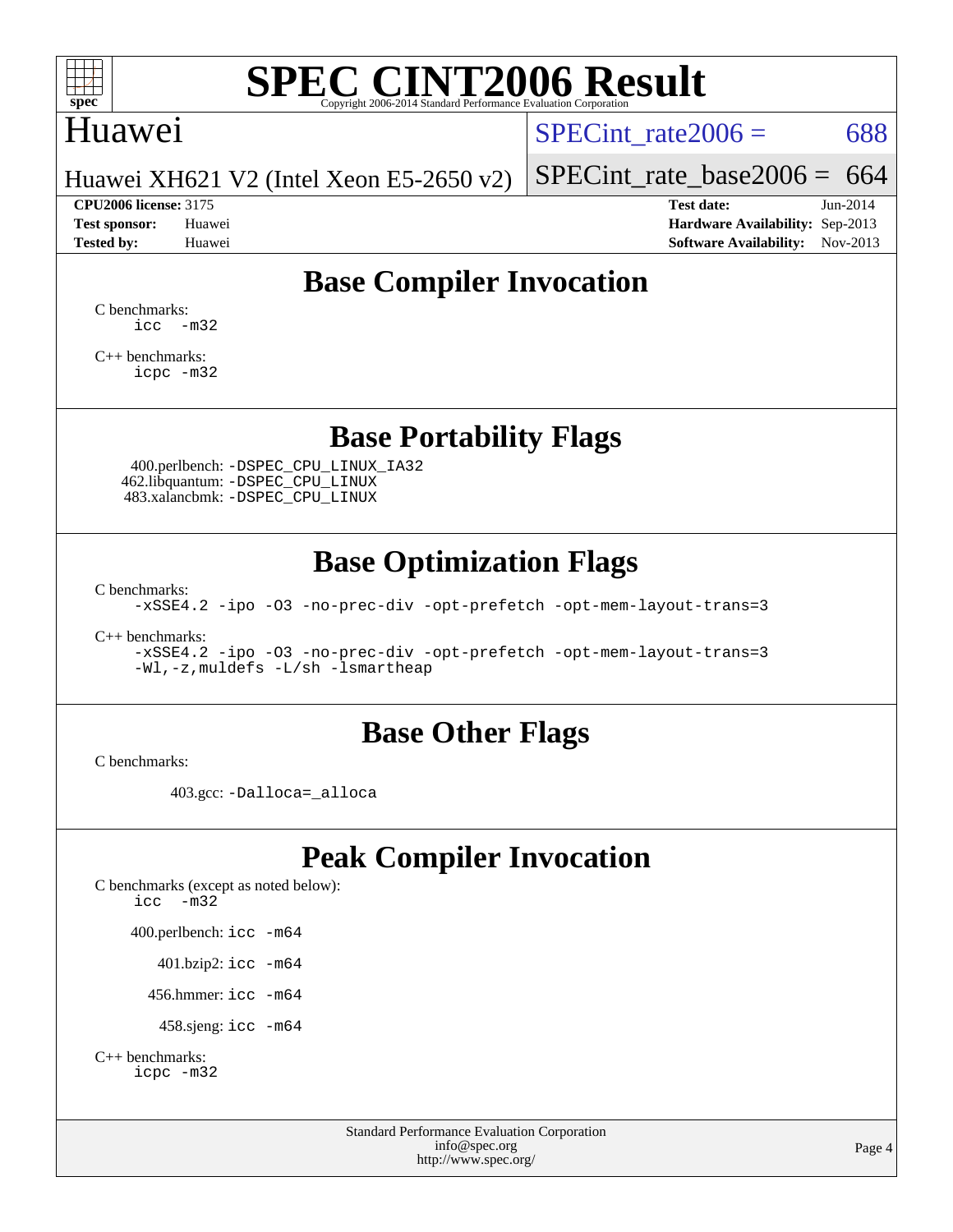

## Huawei

SPECint rate $2006 = 688$ 

Huawei XH621 V2 (Intel Xeon E5-2650 v2)

[SPECint\\_rate\\_base2006 =](http://www.spec.org/auto/cpu2006/Docs/result-fields.html#SPECintratebase2006)  $664$ 

**[CPU2006 license:](http://www.spec.org/auto/cpu2006/Docs/result-fields.html#CPU2006license)** 3175 **[Test date:](http://www.spec.org/auto/cpu2006/Docs/result-fields.html#Testdate)** Jun-2014 **[Test sponsor:](http://www.spec.org/auto/cpu2006/Docs/result-fields.html#Testsponsor)** Huawei **[Hardware Availability:](http://www.spec.org/auto/cpu2006/Docs/result-fields.html#HardwareAvailability)** Sep-2013 **[Tested by:](http://www.spec.org/auto/cpu2006/Docs/result-fields.html#Testedby)** Huawei **[Software Availability:](http://www.spec.org/auto/cpu2006/Docs/result-fields.html#SoftwareAvailability)** Nov-2013

## **[Peak Portability Flags](http://www.spec.org/auto/cpu2006/Docs/result-fields.html#PeakPortabilityFlags)**

 400.perlbench: [-DSPEC\\_CPU\\_LP64](http://www.spec.org/cpu2006/results/res2014q3/cpu2006-20140628-30069.flags.html#b400.perlbench_peakCPORTABILITY_DSPEC_CPU_LP64) [-DSPEC\\_CPU\\_LINUX\\_X64](http://www.spec.org/cpu2006/results/res2014q3/cpu2006-20140628-30069.flags.html#b400.perlbench_peakCPORTABILITY_DSPEC_CPU_LINUX_X64) 401.bzip2: [-DSPEC\\_CPU\\_LP64](http://www.spec.org/cpu2006/results/res2014q3/cpu2006-20140628-30069.flags.html#suite_peakCPORTABILITY401_bzip2_DSPEC_CPU_LP64) 456.hmmer: [-DSPEC\\_CPU\\_LP64](http://www.spec.org/cpu2006/results/res2014q3/cpu2006-20140628-30069.flags.html#suite_peakCPORTABILITY456_hmmer_DSPEC_CPU_LP64) 458.sjeng: [-DSPEC\\_CPU\\_LP64](http://www.spec.org/cpu2006/results/res2014q3/cpu2006-20140628-30069.flags.html#suite_peakCPORTABILITY458_sjeng_DSPEC_CPU_LP64) 462.libquantum: [-DSPEC\\_CPU\\_LINUX](http://www.spec.org/cpu2006/results/res2014q3/cpu2006-20140628-30069.flags.html#b462.libquantum_peakCPORTABILITY_DSPEC_CPU_LINUX) 483.xalancbmk: [-DSPEC\\_CPU\\_LINUX](http://www.spec.org/cpu2006/results/res2014q3/cpu2006-20140628-30069.flags.html#b483.xalancbmk_peakCXXPORTABILITY_DSPEC_CPU_LINUX)

## **[Peak Optimization Flags](http://www.spec.org/auto/cpu2006/Docs/result-fields.html#PeakOptimizationFlags)**

[C benchmarks](http://www.spec.org/auto/cpu2006/Docs/result-fields.html#Cbenchmarks):

 400.perlbench: [-xSSE4.2](http://www.spec.org/cpu2006/results/res2014q3/cpu2006-20140628-30069.flags.html#user_peakPASS2_CFLAGSPASS2_LDCFLAGS400_perlbench_f-xSSE42_f91528193cf0b216347adb8b939d4107)(pass 2) [-prof-gen](http://www.spec.org/cpu2006/results/res2014q3/cpu2006-20140628-30069.flags.html#user_peakPASS1_CFLAGSPASS1_LDCFLAGS400_perlbench_prof_gen_e43856698f6ca7b7e442dfd80e94a8fc)(pass 1) [-ipo](http://www.spec.org/cpu2006/results/res2014q3/cpu2006-20140628-30069.flags.html#user_peakPASS2_CFLAGSPASS2_LDCFLAGS400_perlbench_f-ipo)(pass 2) [-O3](http://www.spec.org/cpu2006/results/res2014q3/cpu2006-20140628-30069.flags.html#user_peakPASS2_CFLAGSPASS2_LDCFLAGS400_perlbench_f-O3)(pass 2) [-no-prec-div](http://www.spec.org/cpu2006/results/res2014q3/cpu2006-20140628-30069.flags.html#user_peakPASS2_CFLAGSPASS2_LDCFLAGS400_perlbench_f-no-prec-div)(pass 2) [-prof-use](http://www.spec.org/cpu2006/results/res2014q3/cpu2006-20140628-30069.flags.html#user_peakPASS2_CFLAGSPASS2_LDCFLAGS400_perlbench_prof_use_bccf7792157ff70d64e32fe3e1250b55)(pass 2) [-auto-ilp32](http://www.spec.org/cpu2006/results/res2014q3/cpu2006-20140628-30069.flags.html#user_peakCOPTIMIZE400_perlbench_f-auto-ilp32)  $401.bzip2: -xSSE4.2(pass 2) -prof-qen(pass 1) -ipo(pass 2)$  $401.bzip2: -xSSE4.2(pass 2) -prof-qen(pass 1) -ipo(pass 2)$  $401.bzip2: -xSSE4.2(pass 2) -prof-qen(pass 1) -ipo(pass 2)$  $401.bzip2: -xSSE4.2(pass 2) -prof-qen(pass 1) -ipo(pass 2)$  $401.bzip2: -xSSE4.2(pass 2) -prof-qen(pass 1) -ipo(pass 2)$ [-O3](http://www.spec.org/cpu2006/results/res2014q3/cpu2006-20140628-30069.flags.html#user_peakPASS2_CFLAGSPASS2_LDCFLAGS401_bzip2_f-O3)(pass 2) [-no-prec-div](http://www.spec.org/cpu2006/results/res2014q3/cpu2006-20140628-30069.flags.html#user_peakPASS2_CFLAGSPASS2_LDCFLAGS401_bzip2_f-no-prec-div)(pass 2) [-prof-use](http://www.spec.org/cpu2006/results/res2014q3/cpu2006-20140628-30069.flags.html#user_peakPASS2_CFLAGSPASS2_LDCFLAGS401_bzip2_prof_use_bccf7792157ff70d64e32fe3e1250b55)(pass 2) [-opt-prefetch](http://www.spec.org/cpu2006/results/res2014q3/cpu2006-20140628-30069.flags.html#user_peakCOPTIMIZE401_bzip2_f-opt-prefetch) [-auto-ilp32](http://www.spec.org/cpu2006/results/res2014q3/cpu2006-20140628-30069.flags.html#user_peakCOPTIMIZE401_bzip2_f-auto-ilp32) [-ansi-alias](http://www.spec.org/cpu2006/results/res2014q3/cpu2006-20140628-30069.flags.html#user_peakCOPTIMIZE401_bzip2_f-ansi-alias)  $403.\text{sec: basepeak}$  = yes 429.mcf: basepeak = yes 445.gobmk: [-xSSE4.2](http://www.spec.org/cpu2006/results/res2014q3/cpu2006-20140628-30069.flags.html#user_peakPASS2_CFLAGSPASS2_LDCFLAGS445_gobmk_f-xSSE42_f91528193cf0b216347adb8b939d4107)(pass 2) [-prof-gen](http://www.spec.org/cpu2006/results/res2014q3/cpu2006-20140628-30069.flags.html#user_peakPASS1_CFLAGSPASS1_LDCFLAGS445_gobmk_prof_gen_e43856698f6ca7b7e442dfd80e94a8fc)(pass 1) [-prof-use](http://www.spec.org/cpu2006/results/res2014q3/cpu2006-20140628-30069.flags.html#user_peakPASS2_CFLAGSPASS2_LDCFLAGS445_gobmk_prof_use_bccf7792157ff70d64e32fe3e1250b55)(pass 2) [-ansi-alias](http://www.spec.org/cpu2006/results/res2014q3/cpu2006-20140628-30069.flags.html#user_peakCOPTIMIZE445_gobmk_f-ansi-alias) [-opt-mem-layout-trans=3](http://www.spec.org/cpu2006/results/res2014q3/cpu2006-20140628-30069.flags.html#user_peakCOPTIMIZE445_gobmk_f-opt-mem-layout-trans_a7b82ad4bd7abf52556d4961a2ae94d5) 456.hmmer: [-xSSE4.2](http://www.spec.org/cpu2006/results/res2014q3/cpu2006-20140628-30069.flags.html#user_peakCOPTIMIZE456_hmmer_f-xSSE42_f91528193cf0b216347adb8b939d4107) [-ipo](http://www.spec.org/cpu2006/results/res2014q3/cpu2006-20140628-30069.flags.html#user_peakCOPTIMIZE456_hmmer_f-ipo) [-O3](http://www.spec.org/cpu2006/results/res2014q3/cpu2006-20140628-30069.flags.html#user_peakCOPTIMIZE456_hmmer_f-O3) [-no-prec-div](http://www.spec.org/cpu2006/results/res2014q3/cpu2006-20140628-30069.flags.html#user_peakCOPTIMIZE456_hmmer_f-no-prec-div) [-unroll2](http://www.spec.org/cpu2006/results/res2014q3/cpu2006-20140628-30069.flags.html#user_peakCOPTIMIZE456_hmmer_f-unroll_784dae83bebfb236979b41d2422d7ec2) [-auto-ilp32](http://www.spec.org/cpu2006/results/res2014q3/cpu2006-20140628-30069.flags.html#user_peakCOPTIMIZE456_hmmer_f-auto-ilp32) 458.sjeng: [-xSSE4.2](http://www.spec.org/cpu2006/results/res2014q3/cpu2006-20140628-30069.flags.html#user_peakPASS2_CFLAGSPASS2_LDCFLAGS458_sjeng_f-xSSE42_f91528193cf0b216347adb8b939d4107)(pass 2) [-prof-gen](http://www.spec.org/cpu2006/results/res2014q3/cpu2006-20140628-30069.flags.html#user_peakPASS1_CFLAGSPASS1_LDCFLAGS458_sjeng_prof_gen_e43856698f6ca7b7e442dfd80e94a8fc)(pass 1) [-ipo](http://www.spec.org/cpu2006/results/res2014q3/cpu2006-20140628-30069.flags.html#user_peakPASS2_CFLAGSPASS2_LDCFLAGS458_sjeng_f-ipo)(pass 2) [-O3](http://www.spec.org/cpu2006/results/res2014q3/cpu2006-20140628-30069.flags.html#user_peakPASS2_CFLAGSPASS2_LDCFLAGS458_sjeng_f-O3)(pass 2) [-no-prec-div](http://www.spec.org/cpu2006/results/res2014q3/cpu2006-20140628-30069.flags.html#user_peakPASS2_CFLAGSPASS2_LDCFLAGS458_sjeng_f-no-prec-div)(pass 2) [-prof-use](http://www.spec.org/cpu2006/results/res2014q3/cpu2006-20140628-30069.flags.html#user_peakPASS2_CFLAGSPASS2_LDCFLAGS458_sjeng_prof_use_bccf7792157ff70d64e32fe3e1250b55)(pass 2) [-unroll4](http://www.spec.org/cpu2006/results/res2014q3/cpu2006-20140628-30069.flags.html#user_peakCOPTIMIZE458_sjeng_f-unroll_4e5e4ed65b7fd20bdcd365bec371b81f) [-auto-ilp32](http://www.spec.org/cpu2006/results/res2014q3/cpu2006-20140628-30069.flags.html#user_peakCOPTIMIZE458_sjeng_f-auto-ilp32)  $462$ .libquantum: basepeak = yes 464.h264ref: [-xSSE4.2](http://www.spec.org/cpu2006/results/res2014q3/cpu2006-20140628-30069.flags.html#user_peakPASS2_CFLAGSPASS2_LDCFLAGS464_h264ref_f-xSSE42_f91528193cf0b216347adb8b939d4107)(pass 2) [-prof-gen](http://www.spec.org/cpu2006/results/res2014q3/cpu2006-20140628-30069.flags.html#user_peakPASS1_CFLAGSPASS1_LDCFLAGS464_h264ref_prof_gen_e43856698f6ca7b7e442dfd80e94a8fc)(pass 1) [-ipo](http://www.spec.org/cpu2006/results/res2014q3/cpu2006-20140628-30069.flags.html#user_peakPASS2_CFLAGSPASS2_LDCFLAGS464_h264ref_f-ipo)(pass 2) [-O3](http://www.spec.org/cpu2006/results/res2014q3/cpu2006-20140628-30069.flags.html#user_peakPASS2_CFLAGSPASS2_LDCFLAGS464_h264ref_f-O3)(pass 2) [-no-prec-div](http://www.spec.org/cpu2006/results/res2014q3/cpu2006-20140628-30069.flags.html#user_peakPASS2_CFLAGSPASS2_LDCFLAGS464_h264ref_f-no-prec-div)(pass 2) [-prof-use](http://www.spec.org/cpu2006/results/res2014q3/cpu2006-20140628-30069.flags.html#user_peakPASS2_CFLAGSPASS2_LDCFLAGS464_h264ref_prof_use_bccf7792157ff70d64e32fe3e1250b55)(pass 2) [-unroll2](http://www.spec.org/cpu2006/results/res2014q3/cpu2006-20140628-30069.flags.html#user_peakCOPTIMIZE464_h264ref_f-unroll_784dae83bebfb236979b41d2422d7ec2) [-ansi-alias](http://www.spec.org/cpu2006/results/res2014q3/cpu2006-20140628-30069.flags.html#user_peakCOPTIMIZE464_h264ref_f-ansi-alias) [C++ benchmarks:](http://www.spec.org/auto/cpu2006/Docs/result-fields.html#CXXbenchmarks) 471.omnetpp: [-xSSE4.2](http://www.spec.org/cpu2006/results/res2014q3/cpu2006-20140628-30069.flags.html#user_peakPASS2_CXXFLAGSPASS2_LDCXXFLAGS471_omnetpp_f-xSSE42_f91528193cf0b216347adb8b939d4107)(pass 2) [-prof-gen](http://www.spec.org/cpu2006/results/res2014q3/cpu2006-20140628-30069.flags.html#user_peakPASS1_CXXFLAGSPASS1_LDCXXFLAGS471_omnetpp_prof_gen_e43856698f6ca7b7e442dfd80e94a8fc)(pass 1) [-ipo](http://www.spec.org/cpu2006/results/res2014q3/cpu2006-20140628-30069.flags.html#user_peakPASS2_CXXFLAGSPASS2_LDCXXFLAGS471_omnetpp_f-ipo)(pass 2) [-O3](http://www.spec.org/cpu2006/results/res2014q3/cpu2006-20140628-30069.flags.html#user_peakPASS2_CXXFLAGSPASS2_LDCXXFLAGS471_omnetpp_f-O3)(pass 2) [-no-prec-div](http://www.spec.org/cpu2006/results/res2014q3/cpu2006-20140628-30069.flags.html#user_peakPASS2_CXXFLAGSPASS2_LDCXXFLAGS471_omnetpp_f-no-prec-div)(pass 2) [-prof-use](http://www.spec.org/cpu2006/results/res2014q3/cpu2006-20140628-30069.flags.html#user_peakPASS2_CXXFLAGSPASS2_LDCXXFLAGS471_omnetpp_prof_use_bccf7792157ff70d64e32fe3e1250b55)(pass 2) [-ansi-alias](http://www.spec.org/cpu2006/results/res2014q3/cpu2006-20140628-30069.flags.html#user_peakCXXOPTIMIZE471_omnetpp_f-ansi-alias) [-opt-ra-region-strategy=block](http://www.spec.org/cpu2006/results/res2014q3/cpu2006-20140628-30069.flags.html#user_peakCXXOPTIMIZE471_omnetpp_f-opt-ra-region-strategy_a0a37c372d03933b2a18d4af463c1f69) [-Wl,-z,muldefs](http://www.spec.org/cpu2006/results/res2014q3/cpu2006-20140628-30069.flags.html#user_peakEXTRA_LDFLAGS471_omnetpp_link_force_multiple1_74079c344b956b9658436fd1b6dd3a8a) [-L/sh -lsmartheap](http://www.spec.org/cpu2006/results/res2014q3/cpu2006-20140628-30069.flags.html#user_peakEXTRA_LIBS471_omnetpp_SmartHeap_32f6c82aa1ed9c52345d30cf6e4a0499)

473.astar: basepeak = yes

Continued on next page